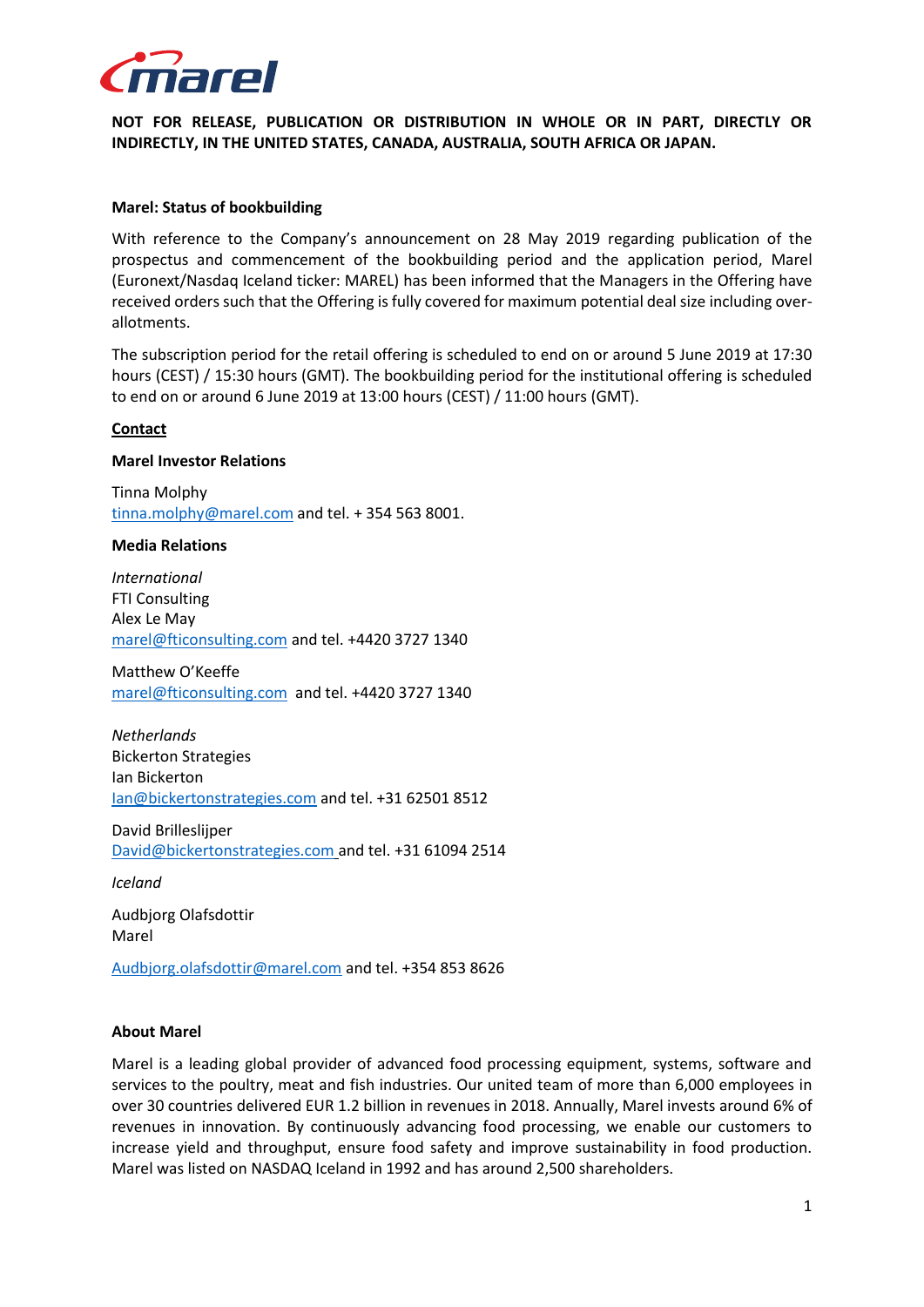

### **DISCLAIMER**

These materials are not for release, distribution or publication, whether directly or indirectly and whether in whole or in part, into or in the United States, Canada, Australia, South Africa or Japan or any (other) jurisdiction where to do so would constitute a violation of the relevant laws of such jurisdiction.

These materials are for information purposes only and are not intended to constitute, and should not be construed as, an offer to sell or a solicitation of any offer to buy the securities of Marel hf. (the "**Company**", and such securities, the "**Securities**") in the United States, Canada, Australia, South Africa or Japan or in any other jurisdiction in which such offer, solicitation or sale would be unlawful prior to registration, exemption from registration or qualification under the securities laws of such jurisdiction.

The Securities are not and will not be registered under the U.S. Securities Act of 1933, as amended (the "**Securities Act**") and may not be offered or sold in the United States absent registration or an exemption from the registration requirements of the Securities Act. The Company has no intention to register any part of the offering in the United States or make a public offering of Securities in the United States.

In the United Kingdom, this document and any other materials in relation to the Securities is only being distributed to, and is only directed at, and any investment or investment activity to which this document relates is available only to, and will be engaged in only with, "qualified investors" (as defined in section 86(7) of the Financial Services and Markets Act 2000) and who are (i) persons having professional experience in matters relating to investments who fall within the definition of "investment professionals" in Article 19(5) of the Financial Services and Markets Act 2000 (Financial Promotion) Order 2005 (the "**Order**"); or (ii) high net worth entities falling within Article 49(2)(a) to (d) of the Order (all such persons together being referred to as "relevant persons"). Persons who are not relevant persons should not take any action on the basis of this document and should not act or rely on it.

The Company has not authorised any offer to the public of Securities in any Member State of the European Economic Area other than the Netherlands. With respect to any Member State of the European Economic Area, other than the Netherlands, which has implemented the Prospectus Directive (each a "**Relevant Member State**"), no action has been undertaken or will be undertaken to make an offer to the public of Securities requiring publication of a prospectus in any Relevant Member State. As a result, the Securities may only be offered in Relevant Member States (i) to any legal entity which is a qualified investor as defined in the Prospectus Directive; or (ii) in any other circumstances falling within Article 3(2) of the Prospectus Directive. For the purpose of this paragraph, the expression "offer of securities to the public" means the communication in any form and by any means of sufficient information on the terms of the offer and the Securities to be offered so as to enable the investor to decide to exercise, purchase or subscribe for the Securities, as the same may be varied in that Member State by any measure implementing the Prospectus Directive in that Member State and the expression "Prospectus Directive" means Directive 2003/71/EC (and amendments thereto, including Directive 2010/73/EU, to the extent implemented in the Relevant Member State), and includes any relevant implementing measure in the Relevant Member State.

No action has been taken by the Company that would permit an offer of Securities or the possession or distribution of these materials or any other offering or publicity material relating to such Securities in any jurisdiction where action for that purpose is required.